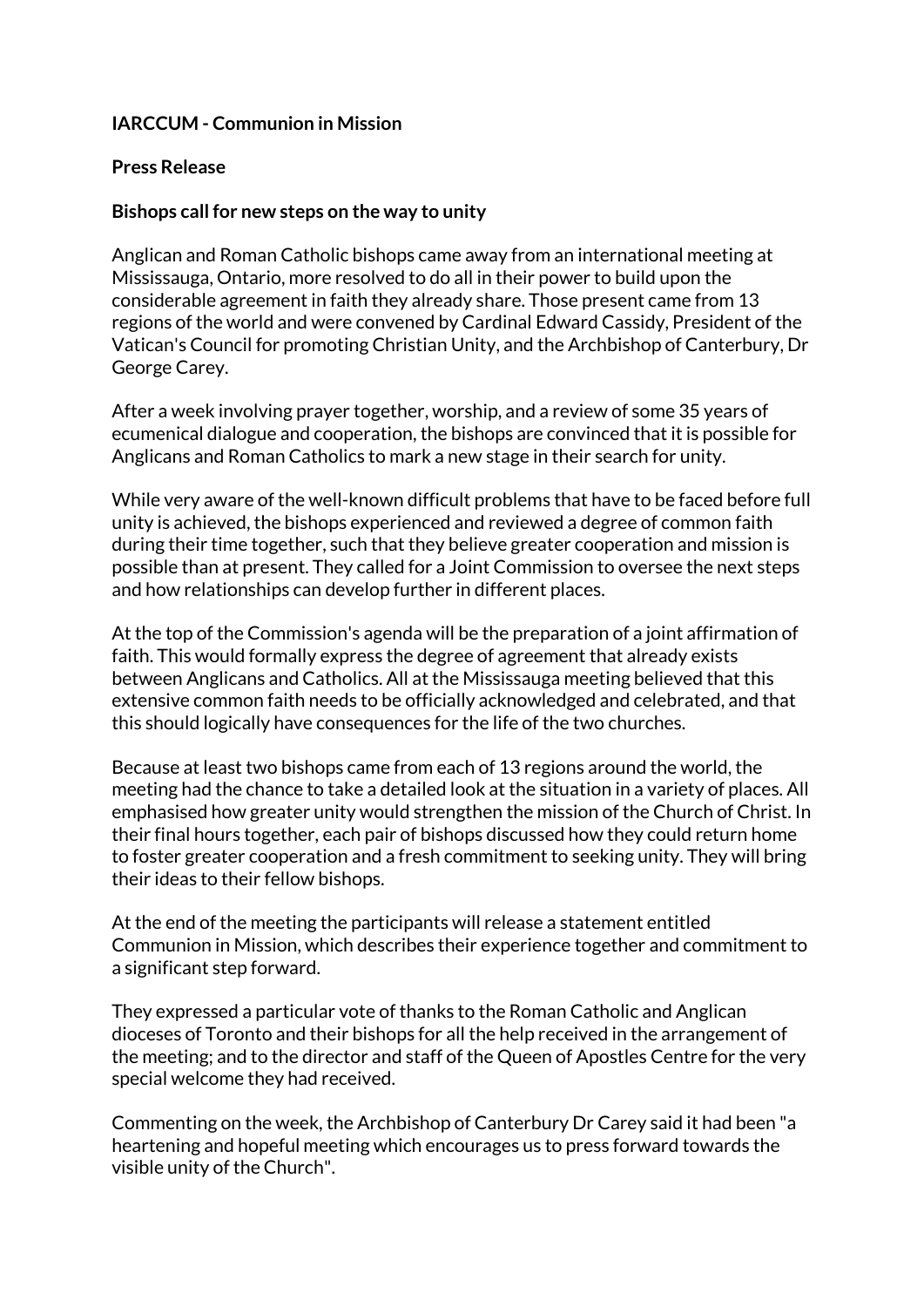Cardinal Cassidy added: "If the experience we have had here could be more widely shared our relationship would progress more rapidly".

One bishop commented: "We leave here with hearts filled with hope for greater unity".

### **Mississauga, 19 May 2000**

#### **IARCCUM - Communion in Mission**

#### **Statement from Mississauga Meeting, May 2000**

- 1. This meeting of Anglican and Roman Catholic bishops from 13 countries, convened by His Eminence Edward Cardinal Cassidy and His Grace Archbishop George Carey, gathered at Mississauga, near Toronto, Canada, from 14-20 May 2000. Our meeting was grounded in prayer and marked by a profound atmosphere of friendship and spiritual communion. We began on Good Shepherd Sunday, conscious of our common vocation as shepherds of the Good Shepherd, with a responsibility to lead God's people forward in active hope towards that unity in truth and holiness which our Lord wills for his Church.
- 2. We came together to address the imperative for Christian reconciliation and healing, in a broken and divided world. We were also conscious of the fact that Christian people around the world are celebrating two thousand years since the birth of Jesus Christ. In this year of Great Jubilee, in which the churches are acting co-operatively for the remission of unpayable Third World debt, we are aware of the need to leave behind all past deficits with which our churches have themselves been burdened, so as to enter the new millennium renewed in deepening unity and peace.
- 3. At this meeting we have naturally focussed on the special relationship between the Roman Catholic Church and the Anglican Communion as expressed in the Decree on Ecumenism of the Second Vatican Council. We also recognised the progress which has been made in our relations with other Christians and we recommit ourselves to the ecumenical endeavour with all Christian churches.
- 4. As day by day we prayed together and meditated on scripture in the chapel of Queen of Apostles Renewal Centre, we realised afresh both the degree of spiritual communion we already share in the richness of our common liturgical inheritance, but also the pain of our inability to share together fully in the eucharist. As we listened to experiences from the different regions we were struck by the extent of interchurch collaboration, particularly common action for social justice and joint pastoral care in which Anglican and Roman Catholic clergy and lay people are involved. We noted with concern some of the problems our disunity causes to the mission of the Church, and recognised the opportunities for shared endeavour presented to us in the service of our fragmented world. As we reviewed the results of the Anglican-Roman Catholic International Commission (ARCIC), we came to appreciate the very impressive degree of agreement in faith that already exists. This alerted us to the serious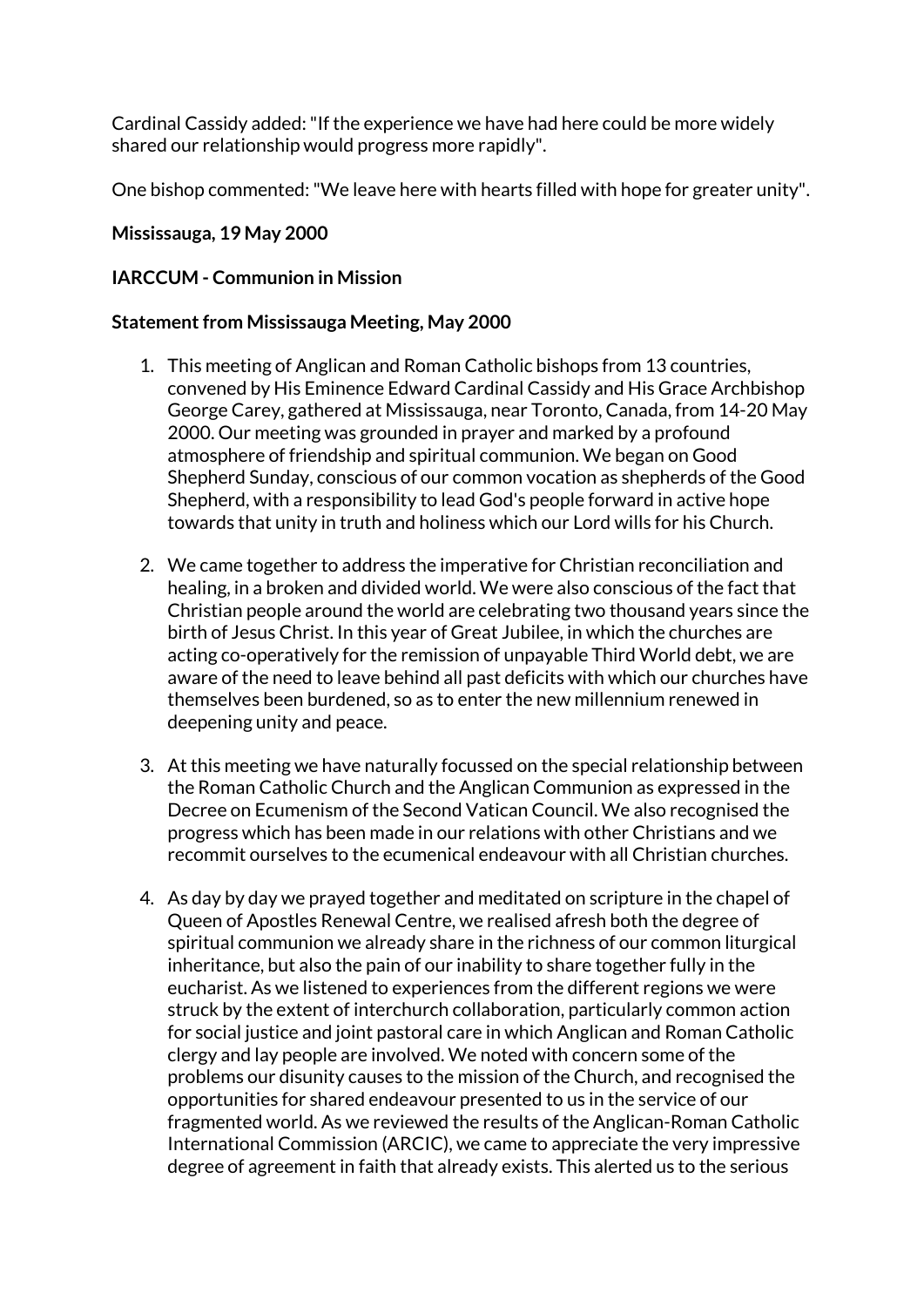obligation to intensify the process of reception of those agreements at the local level.

- 5. There is one specific point that has been driven home to us during the meeting. Over the last thirty years we have become familiar with the concept of 'degrees of communion'. Despite our acknowledged differences, we have regularly affirmed that we share in the fundamental communion of a common faith and a common baptism. This degree of communion holds within it the promise of the full visible communion to which God is calling us. Our experience at Toronto encourages us to believe that we have reached a very significant new place on our journey. We feel compelled to affirm that our communion together is no longer to be viewed in minimal terms. We have been able to discern that it is not just formally established by our common baptism into Christ, but is even now a rich and life-giving, multifaceted communion.
- 6. We have come to a clear sense that we have moved much closer to the goal of full visible communion than we had at first dared to believe. A sense of mutual interdependence in the Body of Christ has been reached, in which the churches of the Anglican Communion and the Roman Catholic Church are able to bring shared gifts to their joint mission in the world.
- 7. We appreciate that there are as yet unresolved differences and challenges which affect both Communions. These have to do with such matters as: the understanding of authority in the Church, including the way it is exercised, and the precise nature of the future role of the universal primate; Anglican Orders; the ordination of women; moral and ethical questions. Though interchurch families can be signs of unity and hope, one pressing concern has to do with addressing the need to provide joint pastoral care for them. Sometimes those in interchurch families experience great pain particularly in the area of eucharistic life.
- 8. However, we believe these challenges are not to be compared with all that we hold in common. The communion constituted by what we already share has within it an inner dynamic which, animated by the Holy Spirit, impels us forward toward the overcoming of these differences. Indeed, we have become conscious that we have embraced what may be described, not only as a new era of friendship and co-operation, but as a new stage of 'evangelical koinonia'. By this we mean a communion of joint commitment to our common mission in the world (John 17. 23).
- 9. The marks of this new stage of communion in mission are: our trinitarian faith grounded in the scriptures and set forth in the catholic creeds; the centrality of Christ, his death and resurrection, and commitment to his mission in the Church; faith in the final destiny of human life; common traditions in liturgy and spirituality; the monastic life; preferential commitment to the poor and marginalised; convergence on the eucharist, ministry, authority, salvation, moral principles, and the Church as communion, as expressed in agreed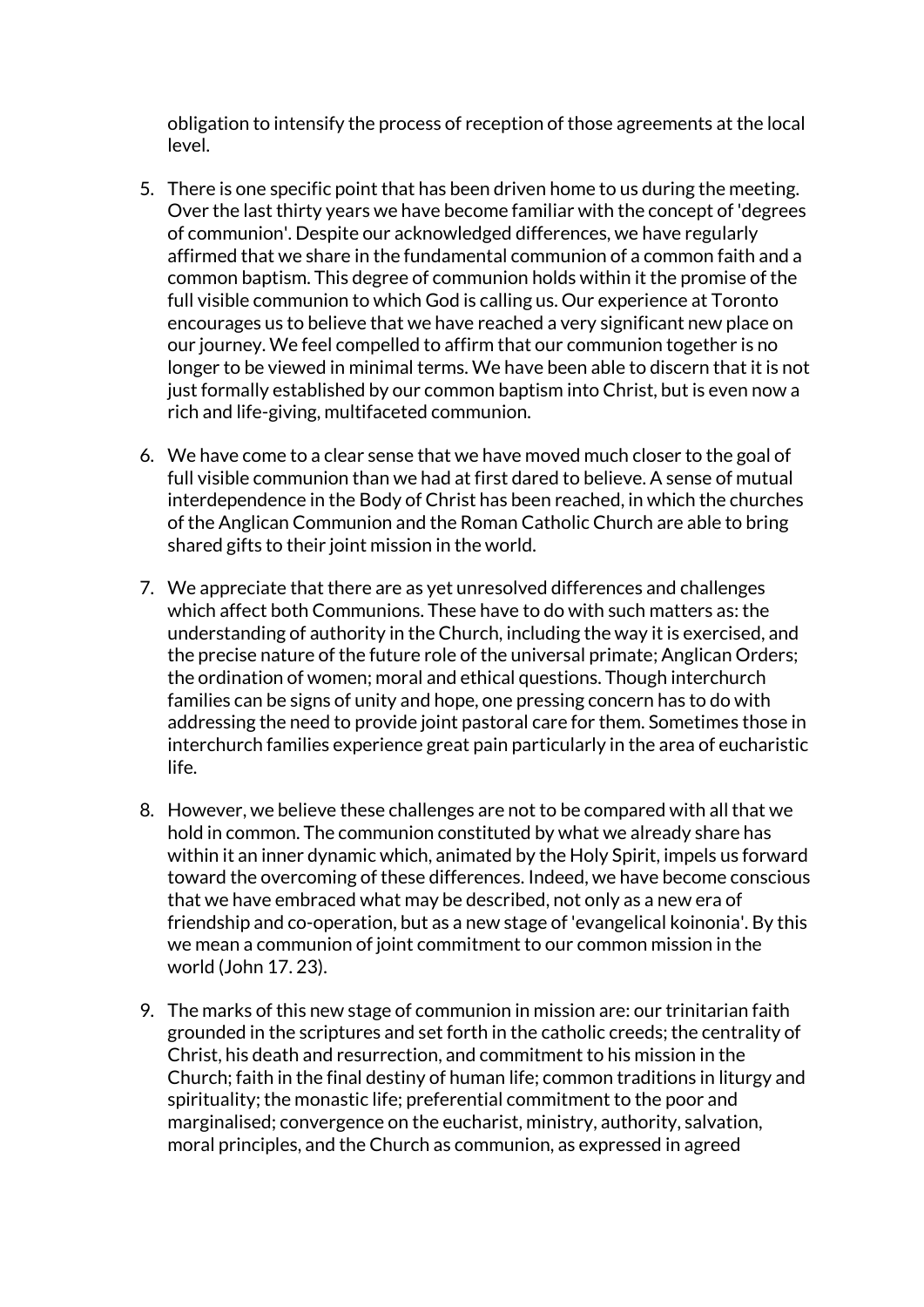statements of ARCIC; episcopacy, particularly the role of the bishop as symbol and promoter of unity; and the respective roles of clergy and laity.

- 10.We believe that now is the appropriate time for the authorities of our two Communions to recognise and endorse this new stage through the signing of a Joint Declaration of Agreement. This Agreement would set out: our shared goal of visible unity; an acknowledgment of the consensus in faith that we have reached, and a fresh commitment to share together in common life and witness. Our two Communions would be invited to celebrate this Agreement around the world.
- 11.As our meeting proceeded we became increasingly aware that as bishops we ourselves have a responsibility to guide, promote, and energise the ongoing work of unity in our churches. We commit ourselves wholeheartedly to this task. Our action plan is appended to this statement.
- 12.The first recommendation of our action plan is that a Joint Unity Commission be established. This Commission will oversee the preparation of the Joint Declaration of Agreement, and promote and monitor the reception of ARCIC agreements, as well as facilitate the development of strategies for translating the degree of spiritual communion that has been achieved into visible and practical outcomes.
- 13.It is important to be clear that this new stage on our journey is but a step on the way to full and visible unity. Our vision of full and visible unity is of a eucharistic communion of churches: confessing the one faith and demonstrating by their harmonious diversity the richness of faith; unanimous in the application of the principles governing moral life; served by ministries that the grace of ordination unites together in an episcopal body, grafted on to the company of the Apostles, and which is at the service of the authority that Christ exercises over his Body. The ministry of oversight has both collegial and primatial dimensions and is open always to the community's participation in the discernment of God's will. This eucharistic communion on earth is a participation in the larger communion which includes the saints and martyrs, and all those who have fallen asleep in Christ through the ages.
- 14.However, the shape of full visible unity is beyond our capacity to put into words. "God will always surprise us," as we were reminded in a meditation shared with us: "God cannot be understood through our human system or correspond to our positive or negative predictions for the future. ... In our ecumenical efforts we should keep in mind that one day we will rub our eyes and be surprised by the new things that God has achieved in his Church."

#### **IARCCUM - Communion in Mission**

#### **Action Plan to Implement Communion in Mission**

**A. Joint Unity Commission**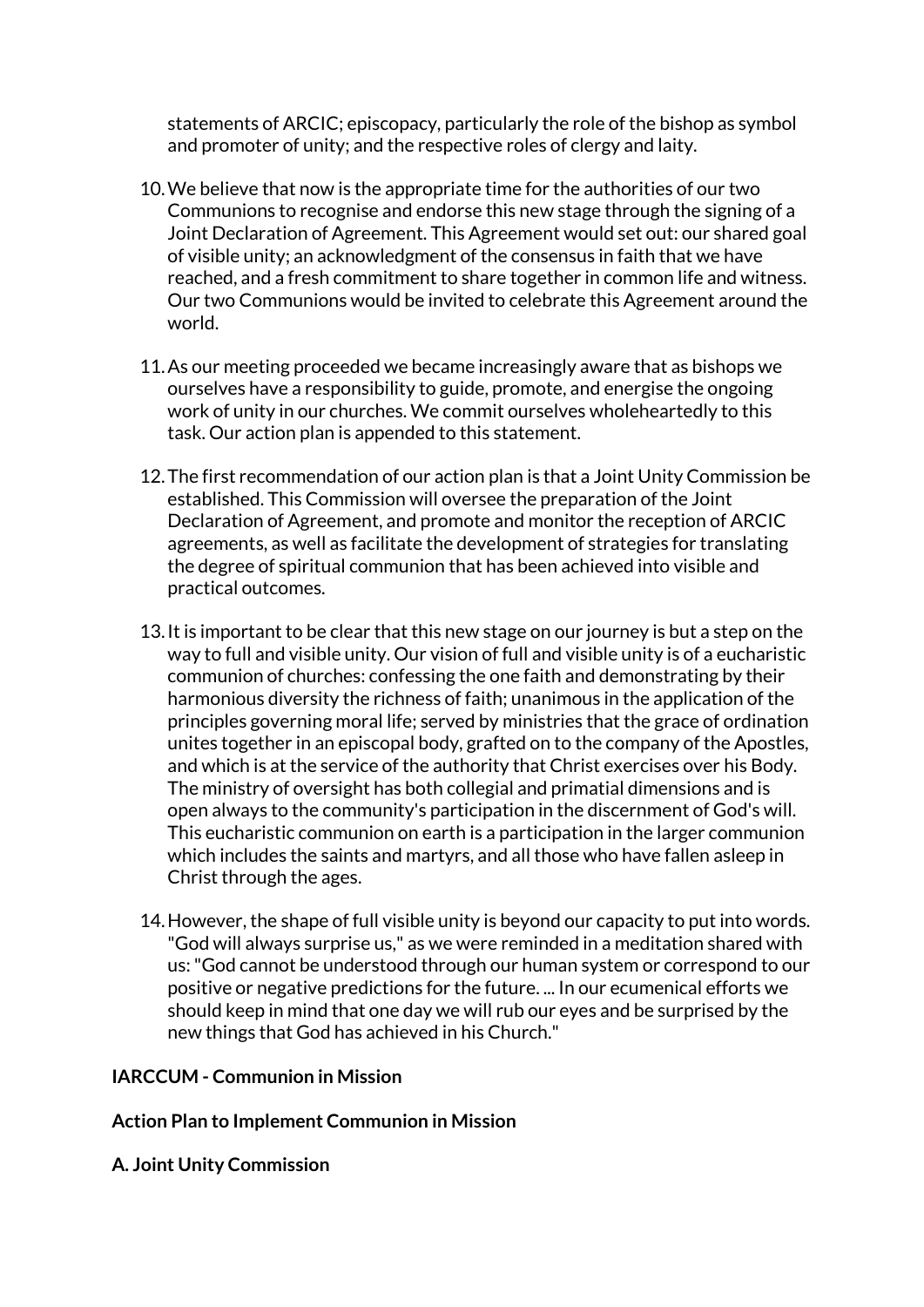## **Membership**

The membership of the Commission to be predominantly bishops, to be appointed by the Pontifical Council for Promoting Christian Unity (PCPCU) and the Anglican Communion Office.

## **Accountability**

The Joint Unity Commission will report to the Pontifical Council for Promoting Christian Unity and the Inter Anglican Standing Commission on Ecumenical Relations.

## **Mandate**

The mandate of the Commission will include the following functions:

- to prioritise the ongoing work:
- to oversee the preparation of a Joint Declaration of Agreement and to plan the signing and celebration of the same;
- to promote and monitor the formal response and reception of the agreed statements of the Anglican-Roman Catholic International Commission (ARCIC);
- to promote the coherence of other bilateral dialogues that Anglicans and Roman Catholics are involved in;
- to examine the range of possible ways, within current canon law provisions, to deal generously and pastorally with situations of inter-church marriages involving Anglicans and Roman Catholics;
- to explore ways of communicating the results of the Toronto Meeting to provinces and episcopal conferences not represented;
- to commission the production of resources (bible studies, videos, CD-ROMs, etc) to assist in making the work of ARCIC known throughout the churches;
- to encourage Anglican provinces and Roman Catholic episcopal conferences to set up national Anglican-Roman Catholic (ARC) dialogue groups where they do not exist;
- to invite one or two national ARCs to study the implications of our common baptism for the roles of men and women in the Church, the results of which to be shared at all levels of the churches;
- to promote co-operation locally on clergy formation, education, and other pastoral matters;
- to promote collegiality through:
	- o encouraging episcopal participation in each others' meetings at the international, national and local levels;
	- o encouraging a joint meeting of bishops at the level of provinces and episcopal conferences within 2 years;
	- o examining ways of ensuring formal consultation prior to one Church making decisions on matters of faith and morals which would affect the other Church, keeping in view the agreed statements of ARCIC;
	- $\circ$  planning for a future review consultation of bishops within 5 years.

## **B. Follow up by Pairs of Bishops**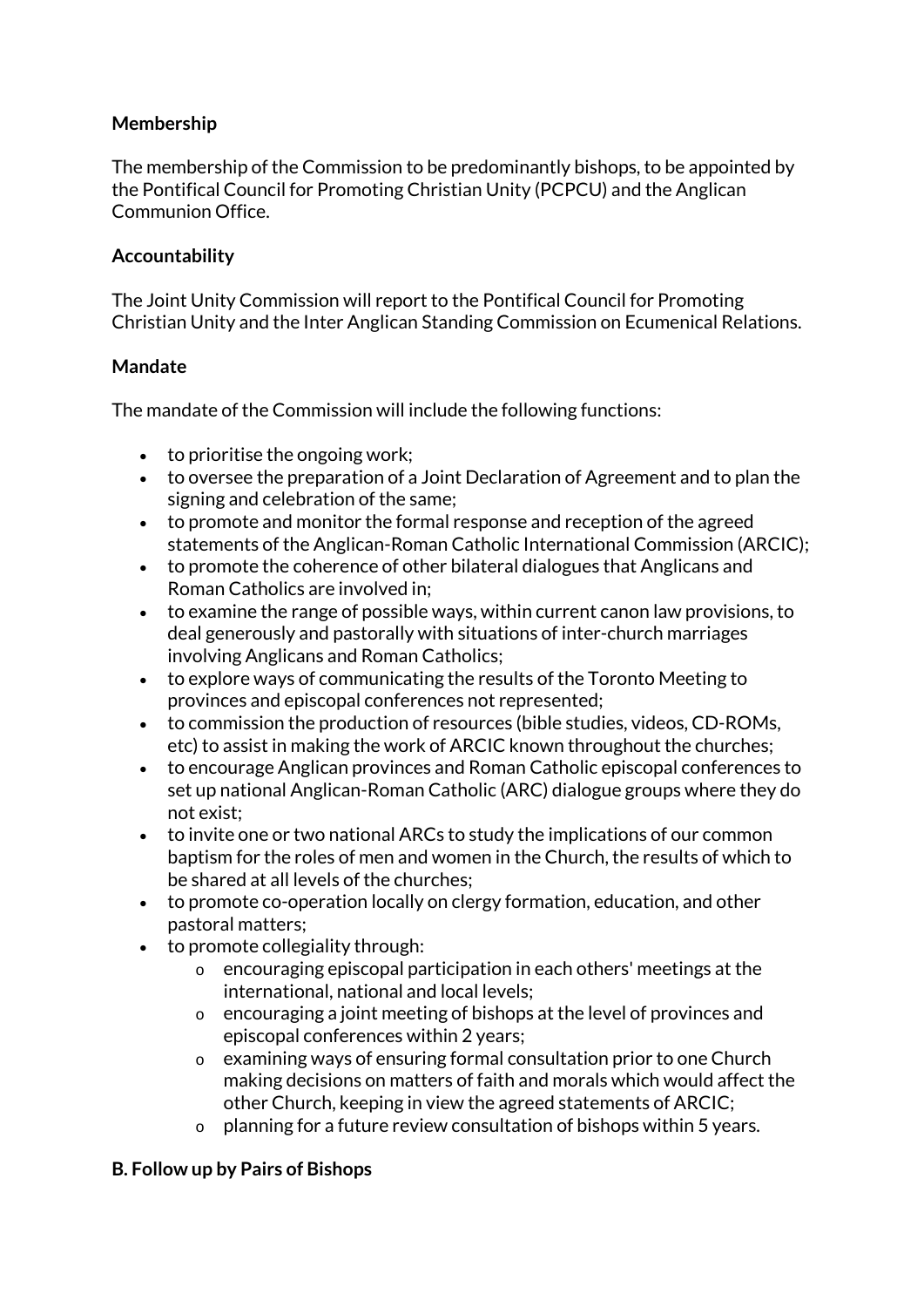The pairs of bishops from 13 countries present at this meeting will endeavour:

- to report back to the bishops of the province / episcopal conference within 6 months;
- to share the results of this meeting with the clergy and laity at the national and local church level.

## **C. Anglican-Roman Catholic International Commission**

ARCIC is invited to consider the following possible agenda items:

- the drafting of a document to link all the agreed statements produced by ARCIC, which would be a coherent summary of the work thus far. The papers produced for this meeting may form the basis of this work;
- a study of the place of Mary in the life and doctrine of the Church.

ARCIC is urged to consider commissioning a volume of the agreed statements produced since The Final Report which would include introductory essays and selections of relevant responses to the texts.

## **D. Annual Informal Talks**

The Annual Informal Talks is a meeting of staff of the PCPCU, the Anglican Communion Office, Lambeth Palace, the Anglican Centre in Rome and the ARCIC cochairmen. The next meeting in November will consider how the Joint Unity Commission and ARCIC will relate to each other.

## **E. The Pontifical Council for Promoting Christian Unity and the Anglican Communion Office**

Staff from these offices will explore the publication in book form of appropriate papers, presentations, sermons, the liturgy Celebration of Common Baptism, and other documents from this Anglican-Roman Catholic Bishops' Meeting.

## **Toronto Meeting Name List**

## **Anglican Participants**

Archbishop of Canterbury: The Most Revd and Rt Honorable GEORGE L. CAREY Aotearoa, New Zealand & Polynesia: The Rt Revd JOHN PATERSON, Presiding Bishop & Primate

Australia: The Most Revd PETER CARNLEY, Primate & Archbishop of Perth Brazil: The Most Revd GLAUCO SOARES DE LIMA, Primate of Brazil & Bishop of São Paulo

Canada: The Most Revd MICHAEL PEERS, Primate of the Anglican Church of Canada England: The Rt Revd JOHN HIND, Bishop of Gibraltar in Europe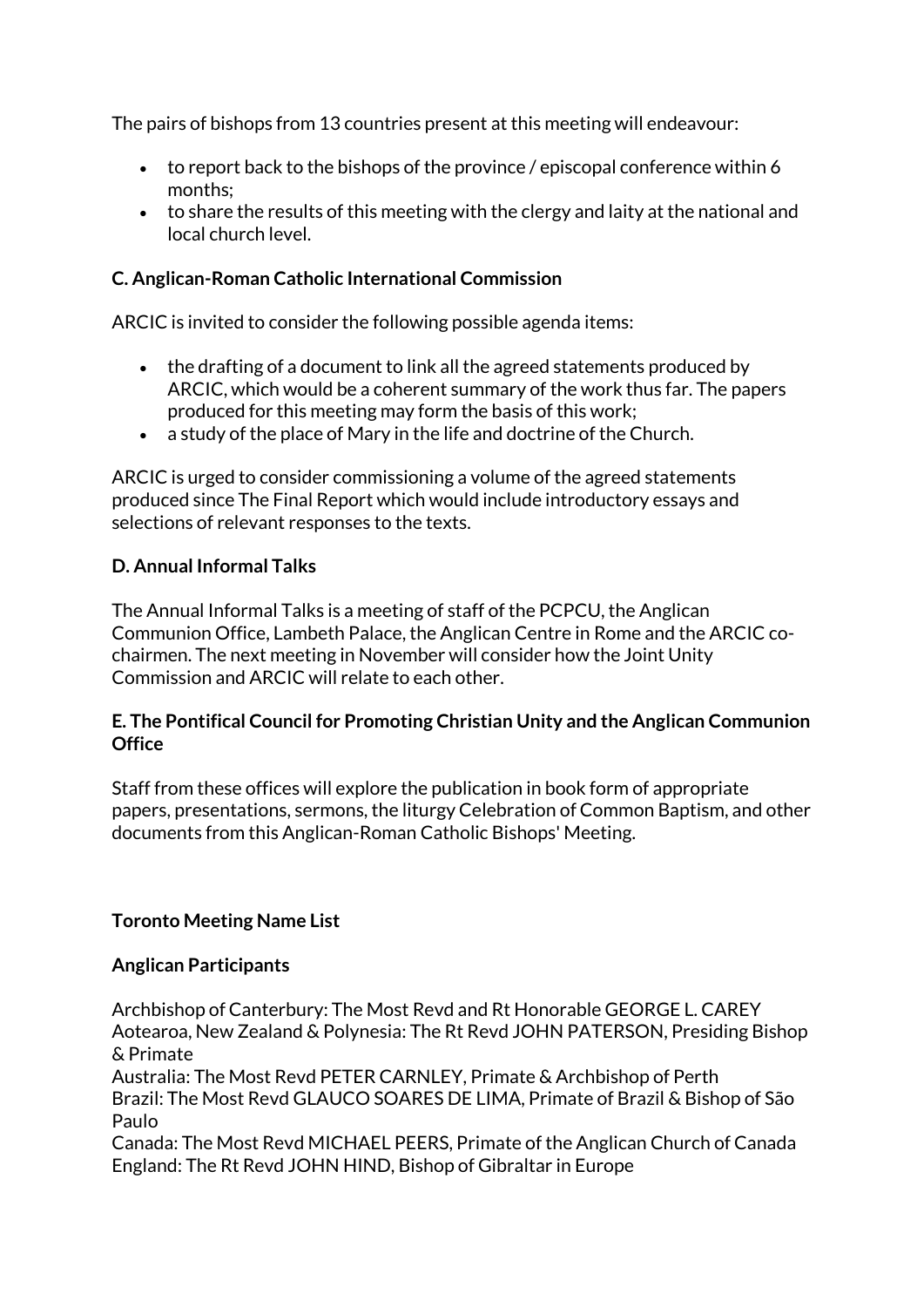India: The Rt Revd PETER SUGANDHAR, Bishop of Medak, Church of South India Ireland: The Rt Revd Dr SAMUEL POYNTZ, Formerly Bishop of Connor Nigeria: The Rt Revd JOSEPH A. OMOYAJOWO, Bishop of Ijebu Papua New Guinea: The Most Revd JAMES AYONG, Primate & Bishop of Aipo Rongo Southern Africa: The Rt Revd DAVID BEETGE, Bishop of The Highveld Uganda: The Rt Revd Evans MUKASA KISEKKA, Bishop of Luweero USA: The Rt Revd EDWIN F. GULICK Jr, Bishop of Kentucky West Indies: The Most Revd DREXEL GOMEZ, Primate & Bishop of Nassau & The Bahamas

## **Catholic Participants**

President, Pontifical Council For Promoting Christian Unity: His Eminence EDWARD IDRIS Cardinal CASSIDY

Australia: Archbishop JOHN BATHERSBY, Archbishop of Brisbane, Chair, Bishops' Committee for Ecumenical and Interfaith Relations

Brazil: Bishop ANTÔNIO CELSO DE QUEIROZ, Bishop of Cantanduva, Formerly Secretary General, Brazilian Bishops' Conference

Canada: Bishop GERALD WIESNER, OMI, Bishop of Prince George, President Canadian Bishops' Conference

England: Archbishop CORMAC MURPHY-O'CONNOR Archbishop of Westminster, Chairman, Bishops' Conference Department for Mission and Unity, Formerly Co-Chairman, ARCIC

India (Latin Rite): Archbishop HENRY D'SOUZA, Archbishop of Calcutta, President of Conference of Catholic Bishops of India, Latin Rite

Ireland: Bishop ANTHONY FAROUHAR, Auxiliary Bishop of Down and Connor, Chair, Bishops' Commission for Ecumenism

New Zealand: Bishop JOHN CUNNEEN, Bishop of Christchurch, New Zealand Bishops' Conference Deputy for Ecumenism

Nigeria: Bishop LUCIUS UGORJI, Bishop of Umuahia

Papua New Guinea: Bishop DESMOND MOORE, MSC, Bishop of Alotau-Sideia, Chairman, Bishops' Commission for Ecumenism, Co-Chair PNG ARC dialogue Southern Africa: Archbishop GEORGE DANIEL, Archbishop of Pretoria, Vice-Chairman, Bishops' Department of Ecumenism

Uganda: Bishop PAUL KALANDA, Bishop of Fort Portal, President Ugandan Bishops' **Conference** 

USA: Archbishop WILLIAM J. LEVADA, Archbishop of San Francisco, Chairman-Designate, ARC-USA

West Indies: Archbishop SAMUEL CARTER, SJ, Formerly Archbishop of Kingston

# **Others Attending**

Archbishop ALEXANDER BRUNETT: Roman Catholic Co-chairman of ARCIC Bishop FRANK GRISWOLD: Anglican Co-chairman of ARCIC

Bishop WALTER KASPER: Secretary of the Pontifical Council for Promoting Christian Unity

Canon JOHN PETERSON: Secretary General of the Anglican Consultative Council